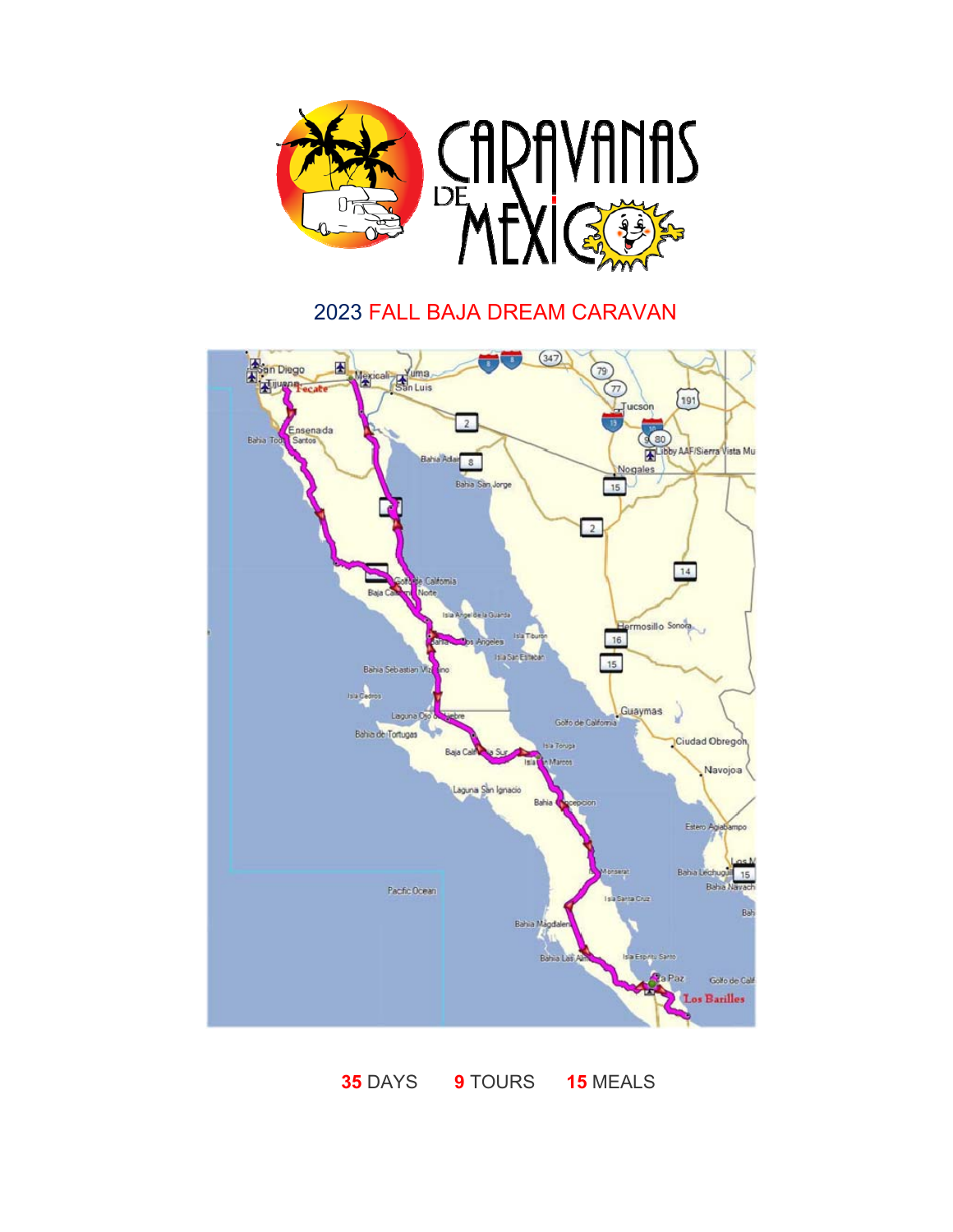## **35-Day** BAJA FALL DREAM CARAVAN

| Nov 10            | Potrero          | Meet at Potrero County Park, Ca. Visa & vehicle procedures in Tecate. |
|-------------------|------------------|-----------------------------------------------------------------------|
| Nov 11            | Punta Banda      | Drive to Punta Banda.                                                 |
| Nov 12            | Punta Banda      | <b>Wine tasting Tour. Lunch.</b>                                      |
| Nov 13            | Punta Banda      | La Bufadora / Estero Beach & Museum Tour. Lunch.                      |
| Nov 14            | Nueva Odisea     | Drive to Nueva Odisea. Playa El Pabellón.                             |
| Nov 15            | Cataviña         | Drive to Cataviña. Happy Hour & Dinner.                               |
| Nov 16            | Guerrero Negro   | Drive to Guerrero Negro. Dinner.                                      |
| Nov 17            | Mulegé           | Drive to Mulegé.                                                      |
| Nov 18            | Mulegé           | Old town Tour. Lunch.                                                 |
| Nov 19            | Bahía Concepción | Drive to Playa Santispac. Beach.                                      |
| Nov 20            | Bahía Concepción | Beach. Dinner.                                                        |
| Nov 21            | Bahía Concepción | <b>Snorkeling &amp; Fishing Boat Tour. Lunch.</b>                     |
| <b>Nov 22</b>     | Loreto           | Drive to Loreto.                                                      |
| Nov <sub>23</sub> | Loreto           | Loreto and Museo de las Misiones Tour. Dinner.                        |
| Nov 24            | Loreto           | San Javier Mission and Ranch Tour. Lunch.                             |
| Nov <sub>25</sub> | La Paz           | Drive to La Paz.                                                      |
| Nov 26            | La Paz           | La Paz City Tour. Lunch.                                              |
| Nov 27            | La Paz           | <b>Todos Santos Tour. Lunch.</b>                                      |
| Nov 28            | Playa Tecolote   | Drive to Playa Tecolote.                                              |
| Nov 29            | Playa Tecolote   | Espíritu Santo Island Boat Tour. Rock formations. Sea Lions. Lunch.   |
| <b>Nov 30</b>     | Los Barriles     | Drive to Los Barriles.                                                |
| $***$             | $***$            | ***<br>***<br>***                                                     |